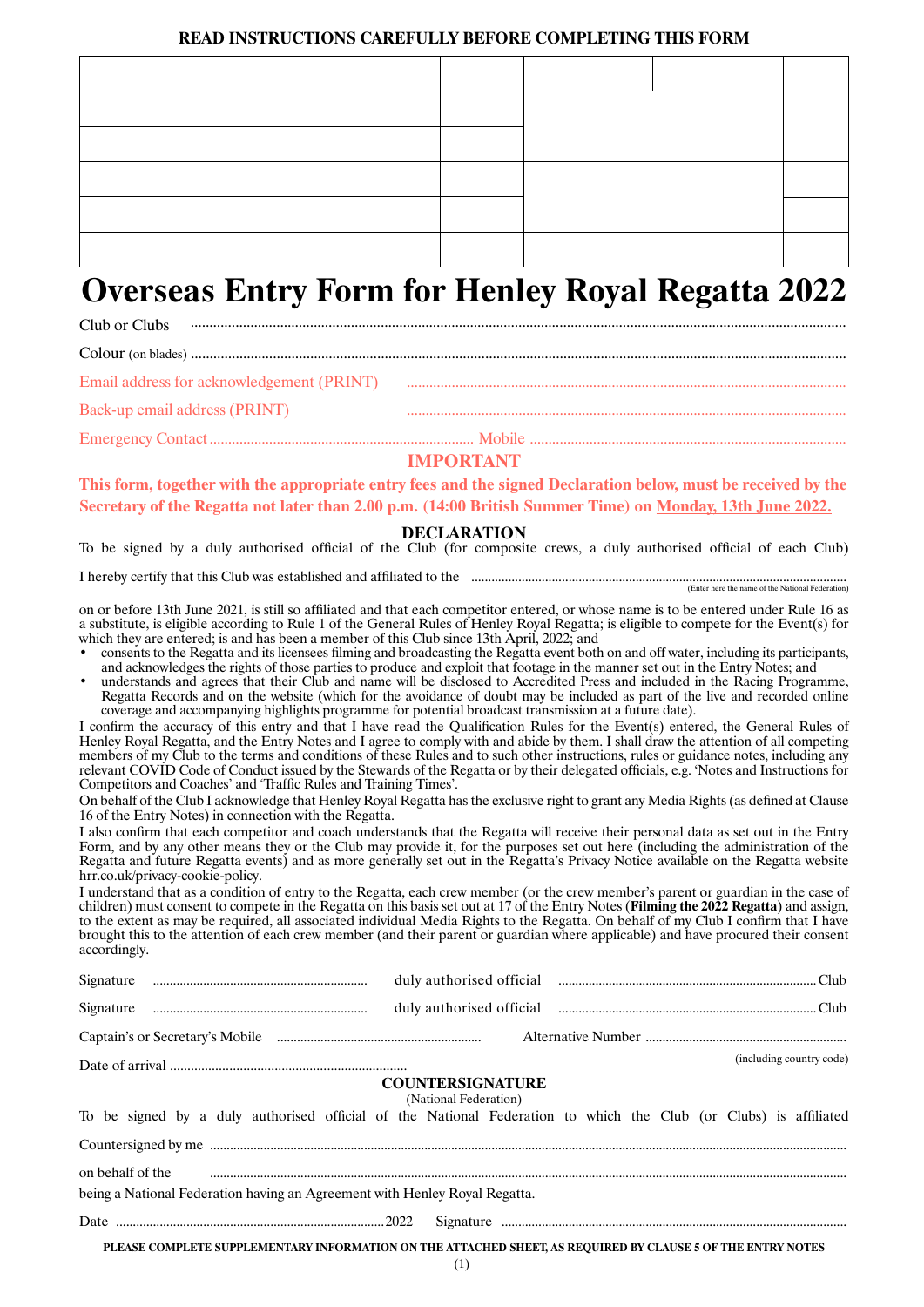**COMPLETE ALL FORENAME INITIALS AND SURNAME IN BLOCK CAPITALS.**

**COMPLETE DATES OF BIRTH AS FOLLOWS: DAY / MONTH / YEAR 26 08 82**

**COMPETITORS ENTERED FOR MORE THAN ONE EVENT MUST BE MARKED WITH AN ASTERISK(\*) WHEREVER THEIR NAMES APPEAR.**

## **EIGHT-OARED EVENTS**

Event ..............................................................................................................................................................................................

|                 | Initials | Surname | Club<br>(if composite) | Date of<br>Birth |        | No. of Years<br>Competed<br>at $HRR^1$<br>at $HRR^2$ |
|-----------------|----------|---------|------------------------|------------------|--------|------------------------------------------------------|
| <b>Bow</b>      |          |         |                        |                  |        |                                                      |
| $ 2\rangle$     |          |         |                        |                  |        |                                                      |
| $\vert 3 \vert$ |          |         |                        |                  |        |                                                      |
| $\vert 4$       |          |         |                        |                  |        |                                                      |
| $\overline{5}$  |          |         |                        |                  |        |                                                      |
| $ 6\rangle$     |          |         |                        |                  |        |                                                      |
| $\overline{7}$  |          |         |                        |                  |        |                                                      |
| Stroke          |          |         |                        |                  |        |                                                      |
| Cox             |          |         |                        |                  |        |                                                      |
| Crew Coach      |          |         | Email                  |                  | Mobile |                                                      |

Event ..............................................................................................................................................................................................

|                | Initials | Surname | Club<br>(if composite) | Date of<br>Birth |        | Competed<br>at $HRR1$ | $\left \n \begin{array}{cc}\n \text{No. of Years} \\  \text{Competed} \\  \text{at HRR}^2\n \end{array}\n \right $ |
|----------------|----------|---------|------------------------|------------------|--------|-----------------------|--------------------------------------------------------------------------------------------------------------------|
| <b>Bow</b>     |          |         |                        |                  |        |                       |                                                                                                                    |
| $\overline{c}$ |          |         |                        |                  |        |                       |                                                                                                                    |
| 3              |          |         |                        |                  |        |                       |                                                                                                                    |
| 4              |          |         |                        |                  |        |                       |                                                                                                                    |
| 5              |          |         |                        |                  |        |                       |                                                                                                                    |
| 6              |          |         |                        |                  |        |                       |                                                                                                                    |
| 7              |          |         |                        |                  |        |                       |                                                                                                                    |
| Stroke         |          |         |                        |                  |        |                       |                                                                                                                    |
| Cox            |          |         |                        |                  |        |                       |                                                                                                                    |
| Crew Coach     |          |         | Email                  |                  | Mobile |                       |                                                                                                                    |

**PLEASE COMPLETE SUPPLEMENTARY INFORMATION ON THE ATTACHED SHEET, AS REQUIRED BY CLAUSE 5 OF THE ENTRY NOTES**

**<sup>1</sup> Please complete the number of years the competitor has competed at Henley Royal Regatta (excluding in the Qualifying Races)**

**<sup>2</sup> Please complete the number of times the competitor has won at Henley Royal Regatta**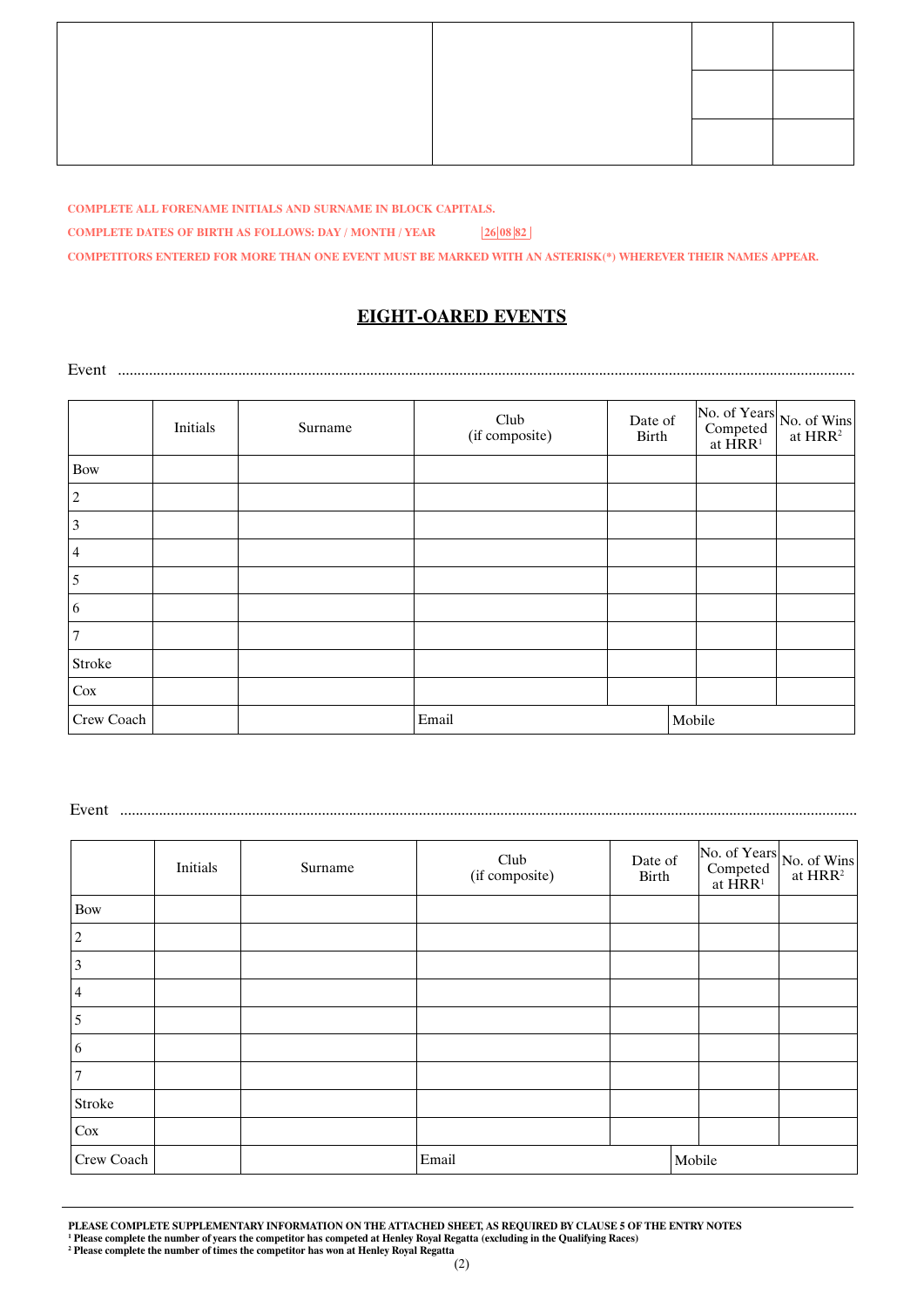**COMPLETE ALL FORENAME INITIALS AND SURNAME IN BLOCK CAPITALS.**

**COMPLETE DATES OF BIRTH AS FOLLOWS: DAY / MONTH / YEAR 26 08 82**

**COMPETITORS ENTERED FOR MORE THAN ONE EVENT MUST BE MARKED WITH AN ASTERISK(\*) WHEREVER THEIR NAMES APPEAR.**

## **FOUR-OARED EVENTS WITHOUT COXSWAIN**

**(Please indicate person steering boat as follows:[Strs])**

| Event          |          |         |                        |                  |        |                                    |                           |
|----------------|----------|---------|------------------------|------------------|--------|------------------------------------|---------------------------|
|                | Initials | Surname | Club<br>(if composite) | Date of<br>Birth |        | No. of Years<br>Competed at $HRR1$ | No. of Wins<br>at $HRR^2$ |
| Bow            |          |         |                        |                  |        |                                    |                           |
| $\overline{2}$ |          |         |                        |                  |        |                                    |                           |
| 3              |          |         |                        |                  |        |                                    |                           |
| <b>Stroke</b>  |          |         |                        |                  |        |                                    |                           |
| Crew Coach     |          |         | Email                  |                  | Mobile |                                    |                           |

| Event         |          |         |                           |                  |        |                                                 |                                    |
|---------------|----------|---------|---------------------------|------------------|--------|-------------------------------------------------|------------------------------------|
|               | Initials | Surname | Club<br>$(i$ f composite) | Date of<br>Birth |        | No. of Years<br>Competed at<br>HRR <sup>1</sup> | No. of Wins<br>at HRR <sup>2</sup> |
| Bow           |          |         |                           |                  |        |                                                 |                                    |
| 2             |          |         |                           |                  |        |                                                 |                                    |
| 3             |          |         |                           |                  |        |                                                 |                                    |
| <b>Stroke</b> |          |         |                           |                  |        |                                                 |                                    |
| Crew Coach    |          |         | Email                     |                  | Mobile |                                                 |                                    |

## **FOUR-OARED EVENTS WITH COXSWAIN**

| Event      |          |         |                        |                  |        |                                    |                                    |
|------------|----------|---------|------------------------|------------------|--------|------------------------------------|------------------------------------|
|            | Initials | Surname | Club<br>(if composite) | Date of<br>Birth |        | No. of Years<br>Competed at $HRR1$ | No. of Wins<br>at HRR <sup>2</sup> |
| <b>Bow</b> |          |         |                        |                  |        |                                    |                                    |
| 2          |          |         |                        |                  |        |                                    |                                    |
|            |          |         |                        |                  |        |                                    |                                    |
| Stroke     |          |         |                        |                  |        |                                    |                                    |
| Cox        |          |         |                        |                  |        |                                    |                                    |
| Crew Coach |          |         | Email                  |                  | Mobile |                                    |                                    |

| Event      |          |         |                        |                  |        |                                                 |                           |
|------------|----------|---------|------------------------|------------------|--------|-------------------------------------------------|---------------------------|
|            | Initials | Surname | Club<br>(if composite) | Date of<br>Birth |        | No. of Years<br>Competed at<br>HRR <sup>1</sup> | No. of Wins<br>at $HRR^2$ |
| <b>Bow</b> |          |         |                        |                  |        |                                                 |                           |
|            |          |         |                        |                  |        |                                                 |                           |
|            |          |         |                        |                  |        |                                                 |                           |
| Stroke     |          |         |                        |                  |        |                                                 |                           |
| Cox        |          |         |                        |                  |        |                                                 |                           |
| Crew Coach |          |         | Email                  |                  | Mobile |                                                 |                           |

**PLEASE COMPLETE SUPPLEMENTARY INFORMATION ON THE ATTACHED SHEET, AS REQUIRED BY CLAUSE 5 OF THE ENTRY NOTES 1 Please complete the number of years the competitor has competed at Henley Royal Regatta (excluding in the Qualifying Races)**

**<sup>2</sup> Please complete the number of times the competitor has won at Henley Royal Regatta**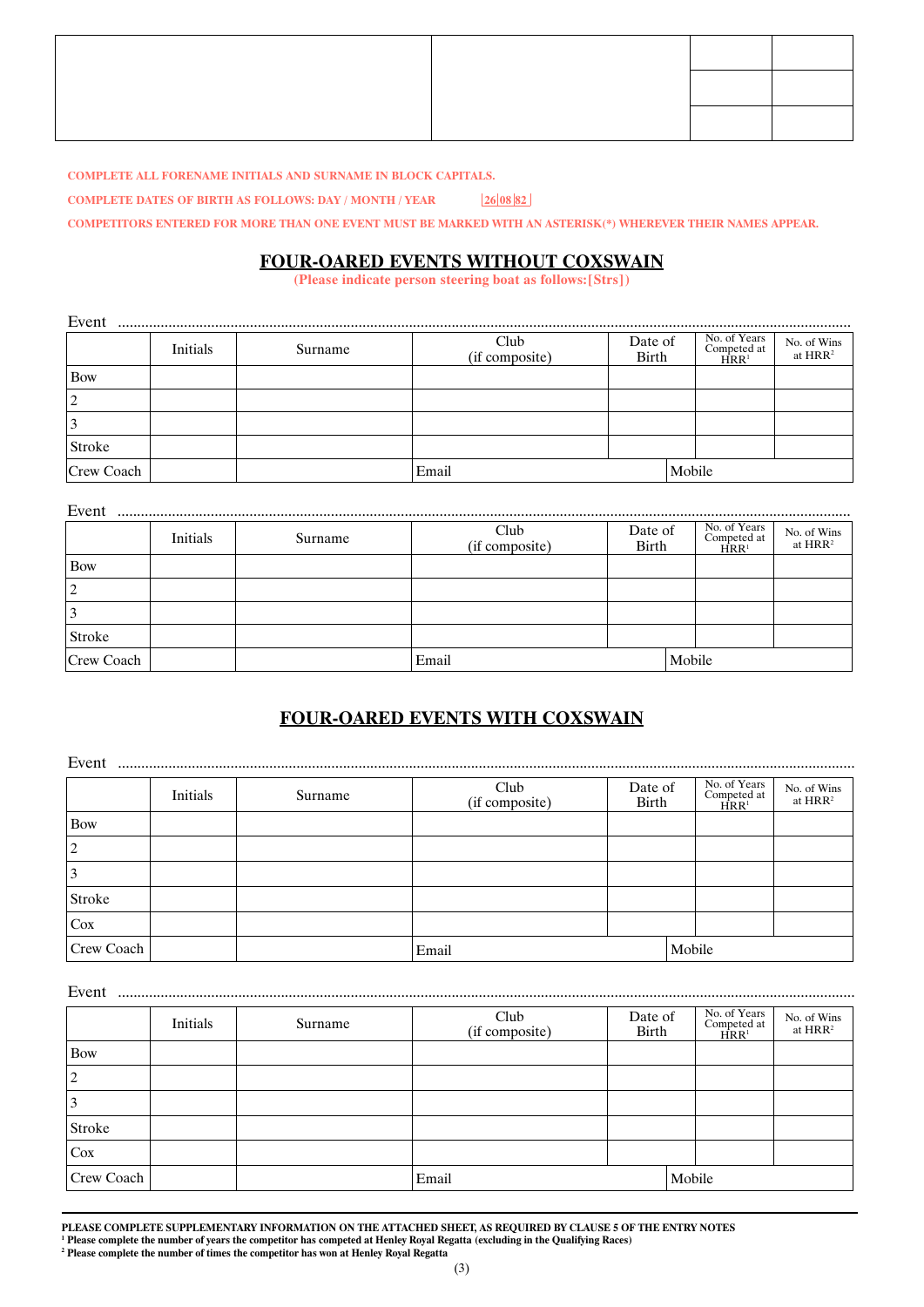#### **COMPLETE ALL FORENAME INITIALS AND SURNAME IN BLOCK CAPITALS.**

**COMPLETE DATES OF BIRTH AS FOLLOWS: DAY / MONTH / YEAR 26 08 82**

**COMPETITORS ENTERED FOR MORE THAN ONE EVENT MUST BE MARKED WITH AN ASTERISK(\*) WHEREVER THEIR NAMES APPEAR.**

## **QUADRUPLE SCULLS EVENTS**

**(Please indicate person steering boat as follows:[Strs])**

| Event      |          |         |                        |                  |  |                                    |                           |
|------------|----------|---------|------------------------|------------------|--|------------------------------------|---------------------------|
|            | Initials | Surname | Club<br>(if composite) | Date of<br>Birth |  | No. of Years<br>Competed at $HRR1$ | No. of Wins<br>at $HRR^2$ |
| Bow        |          |         |                        |                  |  |                                    |                           |
| 2          |          |         |                        |                  |  |                                    |                           |
| 3          |          |         |                        |                  |  |                                    |                           |
| Stroke     |          |         |                        |                  |  |                                    |                           |
| Crew Coach |          |         | Mobile<br>Email        |                  |  |                                    |                           |

| Event          |          |         |                        |                  |                                                 |                                    |  |
|----------------|----------|---------|------------------------|------------------|-------------------------------------------------|------------------------------------|--|
|                | Initials | Surname | Club<br>(if composite) | Date of<br>Birth | No. of Years<br>Competed at<br>HRR <sup>1</sup> | No. of Wins<br>at HRR <sup>2</sup> |  |
| Bow            |          |         |                        |                  |                                                 |                                    |  |
| $\overline{2}$ |          |         |                        |                  |                                                 |                                    |  |
| 3              |          |         |                        |                  |                                                 |                                    |  |
| Stroke         |          |         |                        |                  |                                                 |                                    |  |
| Crew Coach     |          |         | Email                  |                  | Mobile                                          |                                    |  |

## **PAIRS EVENTS**

**(Please indicate person steering boat as follows: [Strs])**

| Event      |          |         |                        |                  |  |                                               |                           |
|------------|----------|---------|------------------------|------------------|--|-----------------------------------------------|---------------------------|
|            | Initials | Surname | Club<br>(if composite) | Date of<br>Birth |  | No. of Years<br>Competed at<br>$H\ddot{R}R^1$ | No. of Wins<br>at $HRR^2$ |
|            |          |         |                        |                  |  |                                               |                           |
|            |          |         |                        |                  |  |                                               |                           |
| Crew Coach |          |         | Email                  | Mobile           |  |                                               |                           |

## **DOUBLE SCULLS EVENTS**

| Event      |          |         |                        |                  |  |                                                 |                           |
|------------|----------|---------|------------------------|------------------|--|-------------------------------------------------|---------------------------|
|            | Initials | Surname | Club<br>(if composite) | Date of<br>Birth |  | No. of Years<br>Competed at<br>HRR <sup>1</sup> | No. of Wins<br>at $HRR^2$ |
|            |          |         |                        |                  |  |                                                 |                           |
|            |          |         |                        |                  |  |                                                 |                           |
| Crew Coach |          |         | Email                  | Mobile           |  |                                                 |                           |

## **THE DIAMOND CHALLENGE SCULLS**

|            | Initials | Surname | Club<br>(if composite) | Date of<br>Birth |  | No. of Years<br>Competed at<br>$H\,R^1$ | No. of Wins<br>at HRR <sup>2</sup> |
|------------|----------|---------|------------------------|------------------|--|-----------------------------------------|------------------------------------|
|            |          |         |                        |                  |  |                                         |                                    |
|            |          |         |                        |                  |  |                                         |                                    |
| Crew Coach |          |         | Email                  | Mobile           |  |                                         |                                    |

## **THE PRINCESS ROYAL CHALLENGE CUP**

|            | Initials | Surname | Club<br>(if composite) | Date of<br><b>Birth</b> |  | No. of Years<br>Competed at<br>HRR <sup>1</sup> | No. of Wins<br>at $\rm HRR^2$ |
|------------|----------|---------|------------------------|-------------------------|--|-------------------------------------------------|-------------------------------|
|            |          |         |                        |                         |  |                                                 |                               |
|            |          |         |                        |                         |  |                                                 |                               |
| Crew Coach |          |         | Email<br>Mobile        |                         |  |                                                 |                               |

**PLEASE COMPLETE SUPPLEMENTARY INFORMATION ON THE ATTACHED SHEET, AS REQUIRED BY CLAUSE 5 OF THE ENTRY NOTES** <sup>1</sup> Please complete the number of years the competitor has competed at Henley Royal Regatta (excluding in the Qualifying Races)<br><sup>2</sup> Please complete the number of times the competitor has won at Henley Royal Regatta